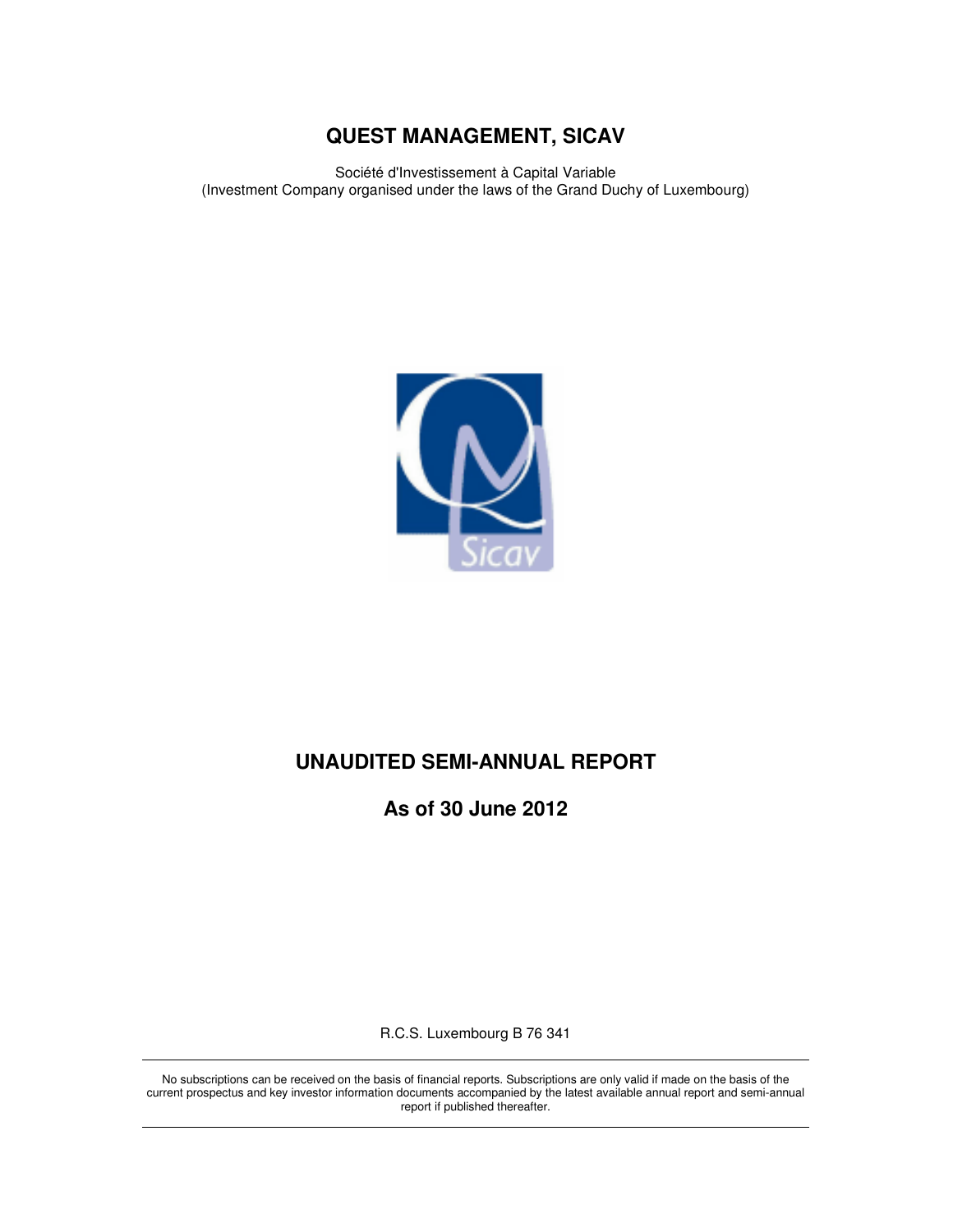Société d'Investissement à Capital Variable (Investment Company organised under the laws of the Grand Duchy of Luxembourg)

# **TABLE OF CONTENTS**

**UNAUDITED SEMI-ANNUAL REPORT** 

| MANAGEMENT AND ADMINISTRATION                               | 3                |
|-------------------------------------------------------------|------------------|
| STATEMENT OF NET ASSETS                                     | 6                |
| STATEMENT OF OPERATIONS                                     | 7                |
| STATEMENT OF CHANGES IN NET ASSETS                          | 8                |
| CHANGES IN THE NUMBER OF SHARES OUTSTANDING                 | 9                |
| STATISTICAL INFORMATION                                     | 9                |
| STATEMENT OF THE SECURITIES PORTFOLIO                       |                  |
| <b>QUEST MANAGEMENT - QUEST CLEANTECH FUND</b><br>$\bullet$ | 10               |
| NOTES TO THE FINANCIAL STATEMENTS                           | 12 <sup>12</sup> |
| SHAREHOLDER INFORMATION                                     | 16               |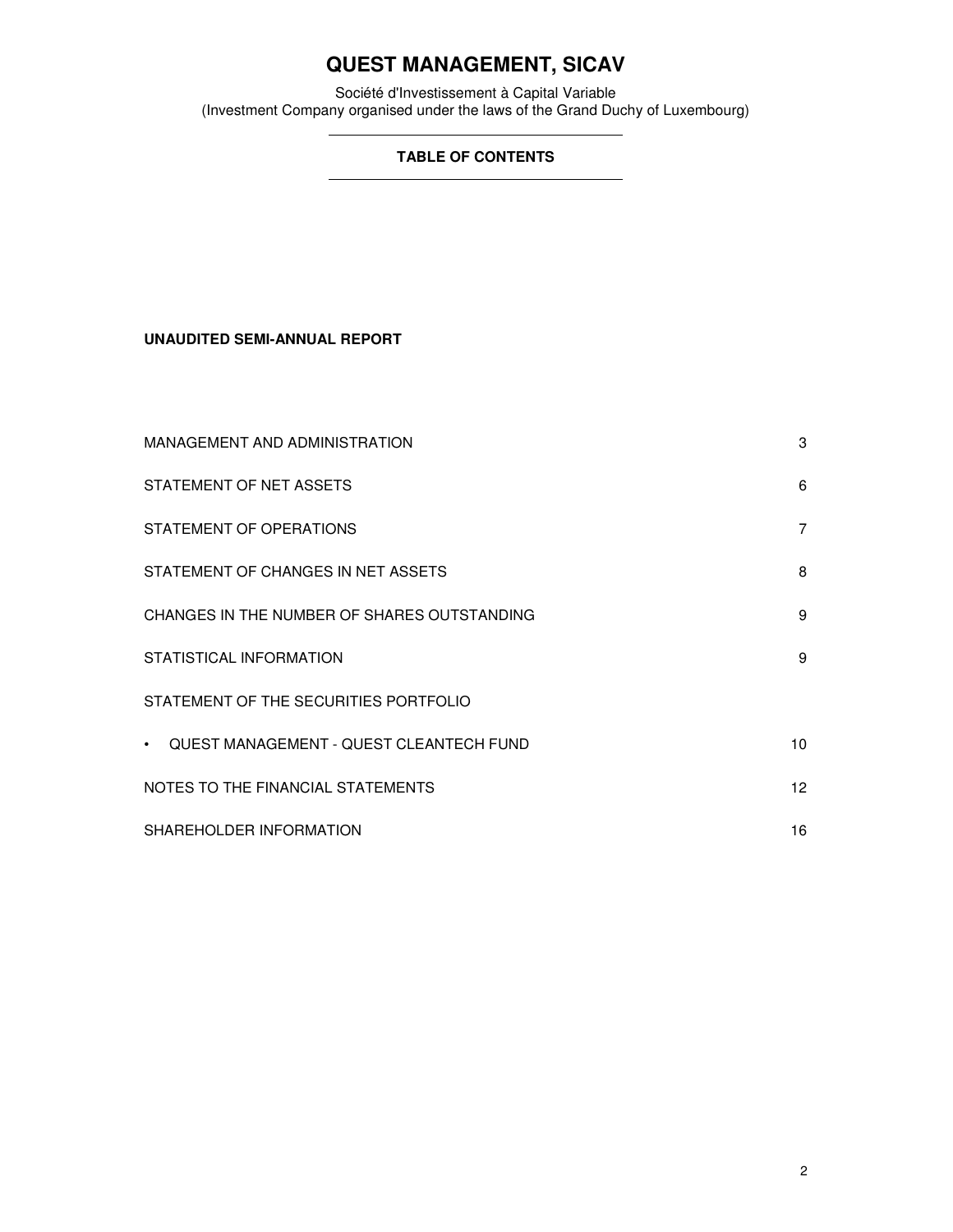Société d'Investissement à Capital Variable (Investment Company organised under the laws of the Grand Duchy of Luxembourg)

### **MANAGEMENT AND ADMINISTRATION**

#### **BOARD OF DIRECTORS**

#### **CHAIRMAN**

Mr Yves DE VOS Managing Director, VP Bank (Luxembourg) S.A. 26, Avenue de la Liberté L-1930 Luxembourg, Grand Duchy of Luxembourg

#### **MEMBERS**

Mr René AVONTS Lei 19 bus 2 B-3000 Leuven, Belgium

Dr Jos B. PEETERS Managing Director, Capricorn Venture Partners NV Lei 19 bus 2 B-3000 Leuven, Belgium

Mr Romain MOEBUS Member of the Management Board, VP Bank (Luxembourg) S.A. 26, Avenue de la Liberté L-1930 Luxembourg, Grand Duchy of Luxembourg

#### **DAY-TO-DAY MANAGERS OF THE MANAGEMENT COMPANY**

Mr Enrico MELA Managing Director, VPB Finance S.A. 26, Avenue de la Liberté L-1930 Luxembourg, Grand Duchy of Luxembourg

Mr Joachim KUSKE Executive Director, VPB Finance S.A. 26, Avenue de la Liberté L-1930 Luxembourg, Grand Duchy of Luxembourg

Mr Jos WAUTRAETS Director, VPB Finance S.A. 26, Avenue de la Liberté L-1930 Luxembourg, Grand Duchy of Luxembourg

#### **REGISTERED OFFICE**

26, Avenue de la Liberté L-1930 Luxembourg, Grand Duchy of Luxembourg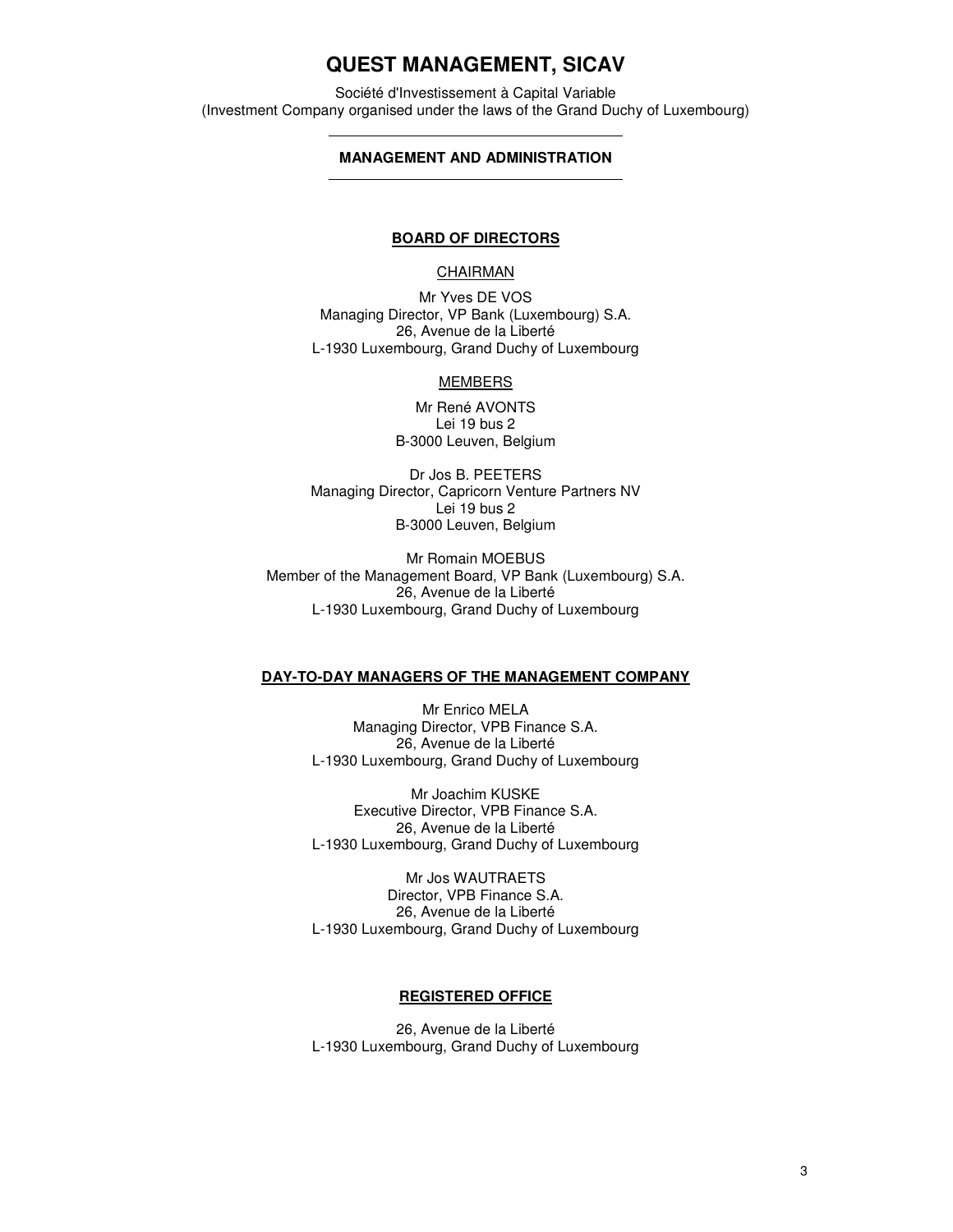Société d'Investissement à Capital Variable (Investment Company organised under the laws of the Grand Duchy of Luxembourg)

### **MANAGEMENT AND ADMINISTRATION**

(continued)

# **MAILING ADDRESS**

P.O. Box 923 L-2019 Luxembourg, Grand Duchy of Luxembourg

#### **REGISTRATION NUMBER**

Luxembourg R.C.S. B 76 341 Luxembourg VAT number LU23760362

#### **MANAGEMENT COMPANY, INVESTMENT MANAGER, CENTRAL ADMINISTRATION AGENT, CORPORATE AND DOMICILIARY AGENT, REGISTRAR AND TRANSFER AGENT**

VPB Finance S.A. 26, Avenue de la Liberté L-1930 Luxembourg, Grand Duchy of Luxembourg

### **CUSTODIAN BANK AND PAYING AGENT**

VP Bank (Luxembourg) S.A. 26, Avenue de la Liberté L-1930 Luxembourg, Grand Duchy of Luxembourg

#### **INVESTMENT ADVISOR**

Capricorn Venture Partners NV (former Quest Management NV) Lei 19/1 B-3000 Leuven, Belgium

#### **MARKETING AGENT**

Capricorn Venture Partners NV (former Quest Management NV) Lei 19/1 B-3000 Leuven, Belgium

#### **DISTRIBUTOR**

Crédit Agricole Van Moer Courtens S.A. (former Dresdner Van Moer Courtens N.V.) 19, Drève du Prieuré B-1160 Brussels, Belgium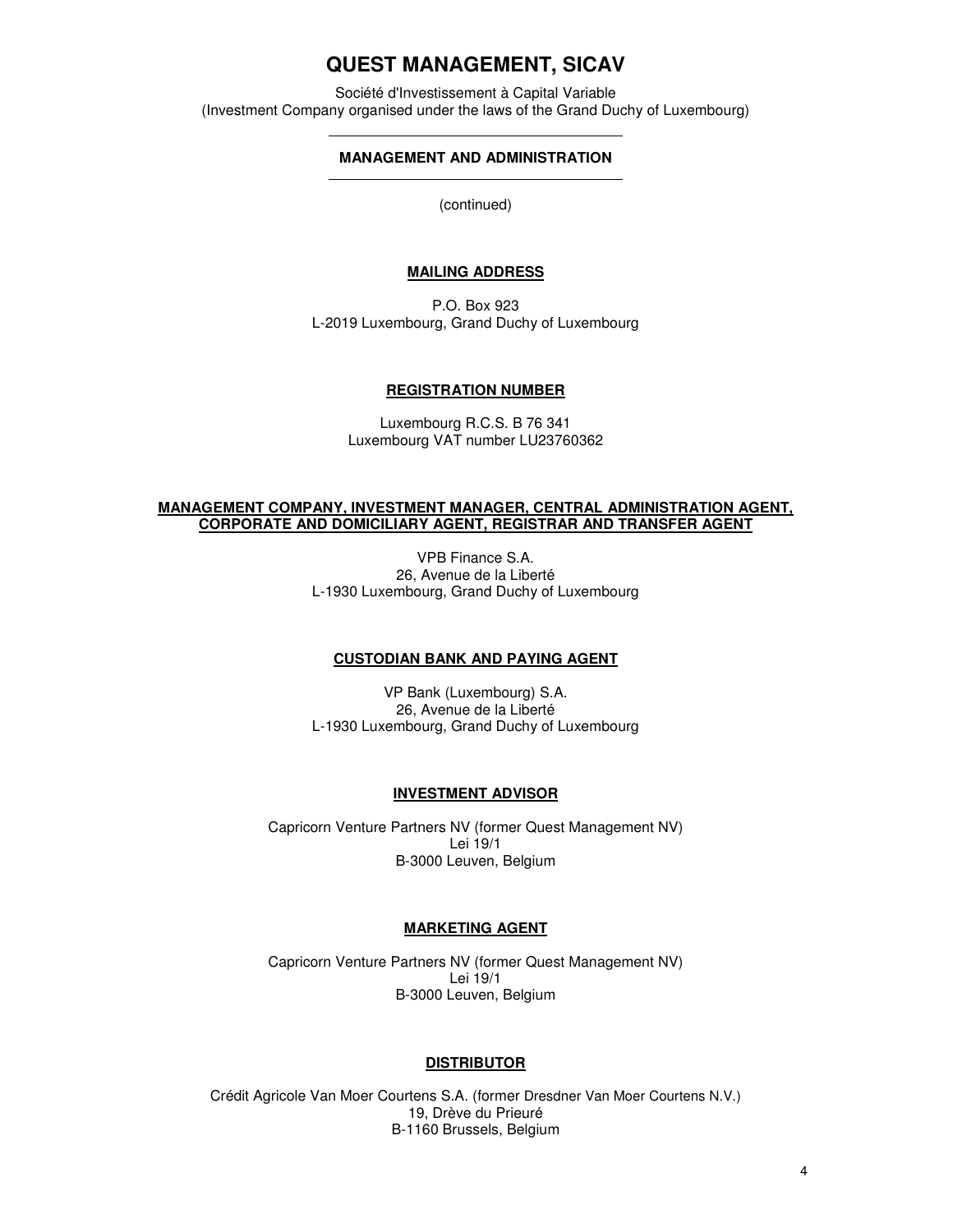Société d'Investissement à Capital Variable (Investment Company organised under the laws of the Grand Duchy of Luxembourg)

# **MANAGEMENT AND ADMINISTRATION**

(continued)

## **REGISTRATION COUNTRIES**

Belgium **Netherlands** Sweden (restricted distribution only through the Swedish Pensions Agency)

# **RÉVISEUR D'ENTREPRISES AGRÉÉ**

Deloitte Audit Société à responsabilité limitée 560, Rue de Neudorf L-2220 Luxembourg, Grand Duchy of Luxembourg

## **LEGAL ADVISOR**

Bonn & Schmitt 22-24, Rives de Clausen L-2165 Luxembourg, Grand Duchy of Luxembourg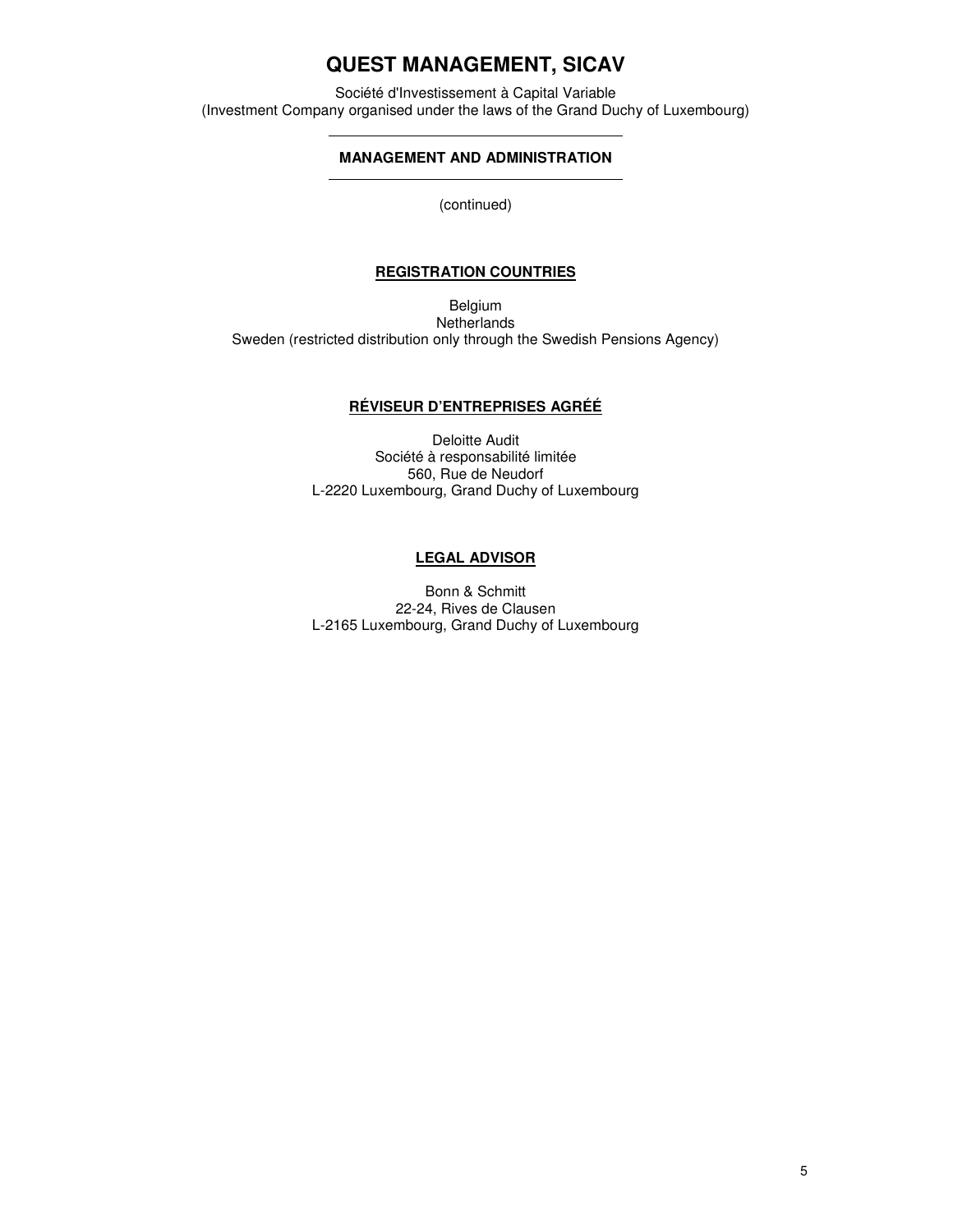Société d'Investissement à Capital Variable (Investment Company organised under the laws of the Grand Duchy of Luxembourg)

# **STATEMENT OF NET ASSETS**

## **As of 30 June 2012**

|                                                                                                             |                          | Quest Management -<br>Quest Cleantech<br>Fund | Combined                                      |
|-------------------------------------------------------------------------------------------------------------|--------------------------|-----------------------------------------------|-----------------------------------------------|
|                                                                                                             |                          | (in EUR)                                      | (in EUR)                                      |
| <b>ASSETS</b>                                                                                               |                          |                                               |                                               |
| Securities portfolio (at cost)<br>Unrealised appreciation/depreciation (-)                                  |                          | 8,988,980.81<br>883,836.10                    | 8,988,980.81<br>883,836.10                    |
| Securities portfolio at market value                                                                        |                          | 9,872,816.91                                  | 9,872,816.91                                  |
| Cash at banks<br>Receivables on subscriptions<br>Receivables on securities sold<br>Formation expenses (net) |                          | 676,983.99<br>2,490.05<br>61,596.04<br>717.71 | 676,983.99<br>2,490.05<br>61,596.04<br>717.71 |
|                                                                                                             | <b>TOTAL ASSETS</b>      | 10,614,604.70                                 | 10,614,604.70                                 |
| <b>LIABILITIES</b>                                                                                          |                          |                                               |                                               |
| Payables on redemptions<br>Accrued expenses                                                                 |                          | $-67,395.62$<br>$-18,034.28$                  | $-67,395.62$<br>$-18,034.28$                  |
|                                                                                                             | <b>TOTAL LIABILITIES</b> | $-85,429.90$                                  | $-85,429.90$                                  |
| <b>NET ASSETS</b>                                                                                           |                          | 10,529,174.80                                 | 10,529,174.80                                 |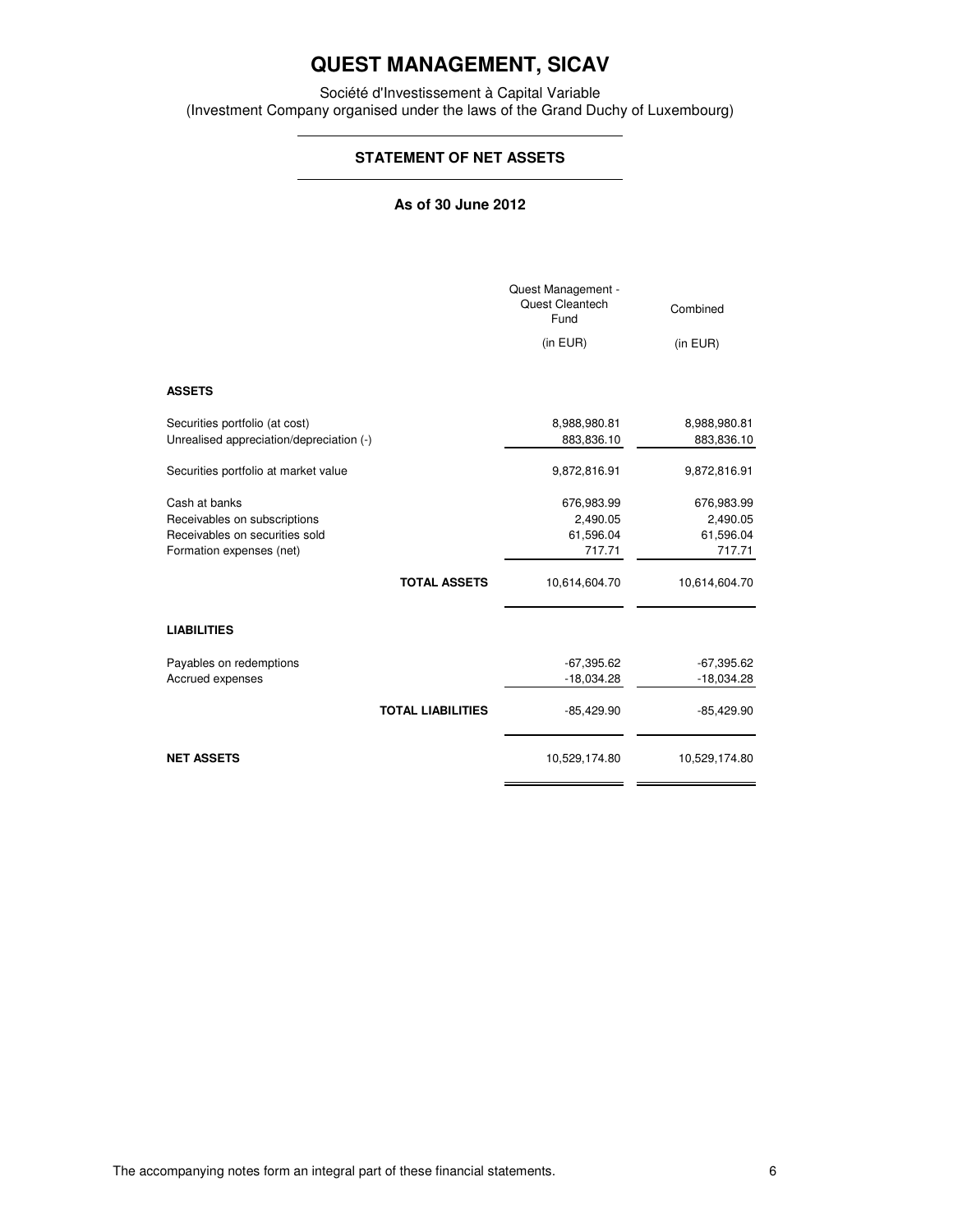Société d'Investissement à Capital Variable (Investment Company organised under the laws of the Grand Duchy of Luxembourg)

## **STATEMENT OF OPERATIONS**

### **For the year/period ended 30 June 2012**

|                                                                                                                                                                                                                                                        | Quest Management -<br>Quest Cleantech<br>Fund                                                                                      | Combined                                                                                                                           |
|--------------------------------------------------------------------------------------------------------------------------------------------------------------------------------------------------------------------------------------------------------|------------------------------------------------------------------------------------------------------------------------------------|------------------------------------------------------------------------------------------------------------------------------------|
| <b>INCOME</b>                                                                                                                                                                                                                                          | (in EUR)                                                                                                                           | (in EUR)                                                                                                                           |
| Dividends, net<br>Other income                                                                                                                                                                                                                         | 146,915.14<br>379.35                                                                                                               | 146,915.14<br>379.35                                                                                                               |
| <b>TOTAL INCOME</b>                                                                                                                                                                                                                                    | 147,294.49                                                                                                                         | 147,294.49                                                                                                                         |
| <b>EXPENSES</b>                                                                                                                                                                                                                                        |                                                                                                                                    |                                                                                                                                    |
| Investment advisory fees<br>Custodian and central administration fees<br>Subscription tax<br>Depreciation of formation expenses<br>Audit fees<br><b>Transaction costs</b><br>Other charges<br>Interest paid on bank overdraft<br><b>TOTAL EXPENSES</b> | $-18,632.90$<br>$-28,518.95$<br>$-2,880.47$<br>$-441.30$<br>$-7,205.41$<br>$-15,828.98$<br>$-20,873.63$<br>$-2.84$<br>$-94,384.48$ | $-18,632.90$<br>$-28,518.95$<br>$-2,880.47$<br>$-441.30$<br>$-7,205.41$<br>$-15,828.98$<br>$-20,873.63$<br>$-2.84$<br>$-94,384.48$ |
| <b>NET INCOME/LOSS (-) FROM INVESTMENTS</b>                                                                                                                                                                                                            | 52,910.01                                                                                                                          | 52,910.01                                                                                                                          |
| Net realised gain/loss (-) on foreign exchange<br>Net realised gain/loss (-) on sales of securities                                                                                                                                                    | $-1,745.21$<br>331,129.56                                                                                                          | $-1,745.21$<br>331,129.56                                                                                                          |
| NET REALISED PROFIT/LOSS (-) FOR THE YEAR/PERIOD                                                                                                                                                                                                       | 382,294.36                                                                                                                         | 382,294.36                                                                                                                         |
| <b>NET CHANGE IN UNREALISED APPRECIATION/DEPRECIATION (-)</b><br>- on foreign exchange<br>- on securities                                                                                                                                              | 13,727.93<br>1,133,929.31                                                                                                          | 13,727.93<br>1,133,929.31                                                                                                          |
| <b>INCREASE/DECREASE (-) IN NET</b><br>ASSETS AS A RESULT OF OPERATIONS                                                                                                                                                                                | 1,529,951.60                                                                                                                       | 1,529,951.60                                                                                                                       |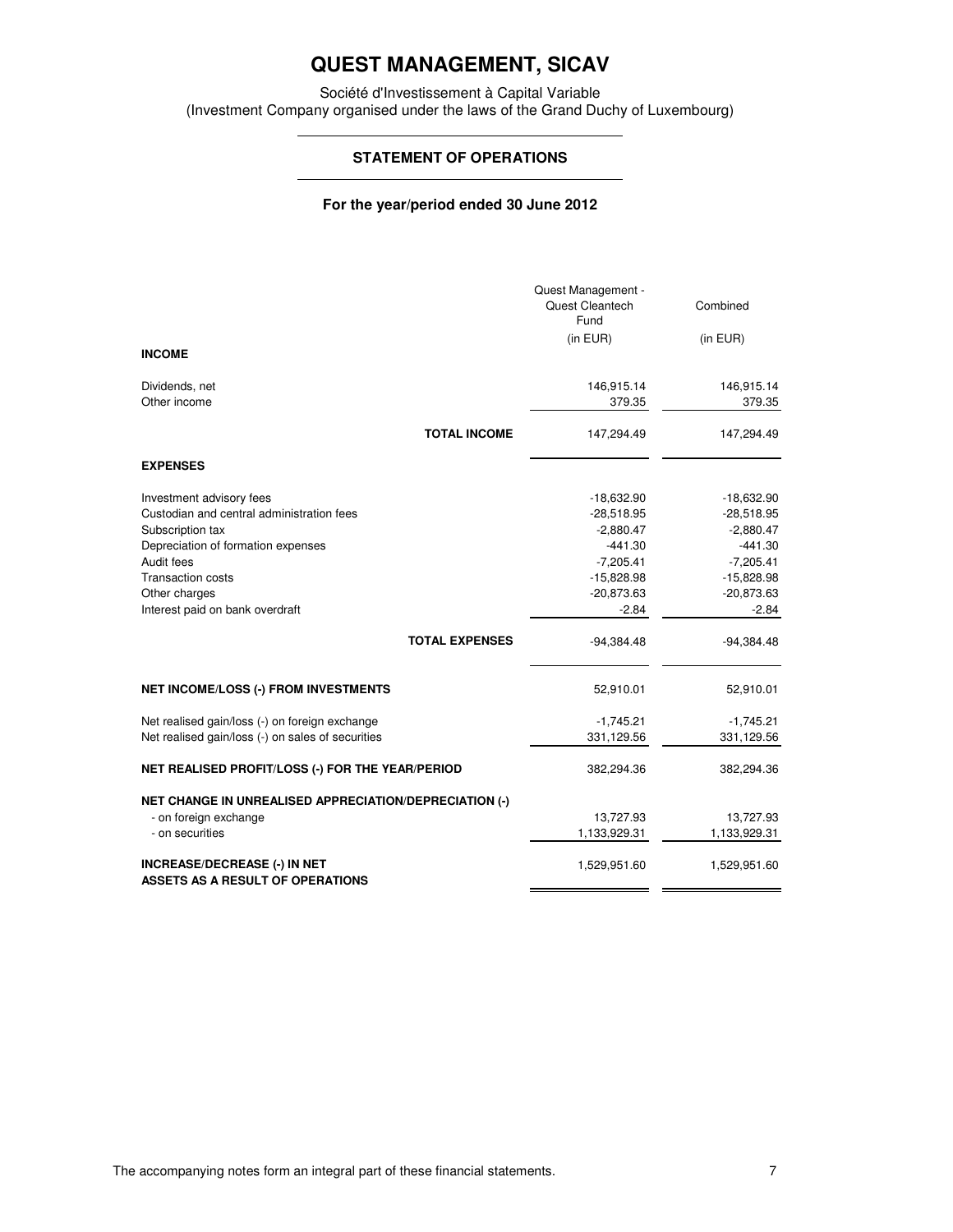Société d'Investissement à Capital Variable (Investment Company organised under the laws of the Grand Duchy of Luxembourg)

# **STATEMENT OF CHANGES IN NET ASSETS**

### **For the year/period ended 30 June 2012**

|                                                                                      | Quest Management -<br>Quest Cleantech<br>Fund<br>(in EUR) | Combined<br>(in EUR) |
|--------------------------------------------------------------------------------------|-----------------------------------------------------------|----------------------|
| <b>NET ASSETS</b>                                                                    |                                                           |                      |
| Beginning of the year/period                                                         | 11,091,712.00                                             | 11,091,712.00        |
| <b>CHANGES FROM INVESTMENT ACTIVITIES</b>                                            |                                                           |                      |
| Increase/decrease (-) in net assets as a result<br>of operations for the year/period | 1,529,951.60                                              | 1,529,951.60         |
| <b>CHANGES FROM CAPITAL TRANSACTIONS</b>                                             |                                                           |                      |
| Proceeds from shares issued                                                          | 667,695.51                                                | 667,695.51           |
| Payments for shares redeemed                                                         | $-2,760,184.31$                                           | -2,760,184.31        |
|                                                                                      | $-2,092,488.80$                                           | $-2,092,488.80$      |
| <b>NET ASSETS</b><br>End of the year/period                                          | 10,529,174.80                                             | 10,529,174.80        |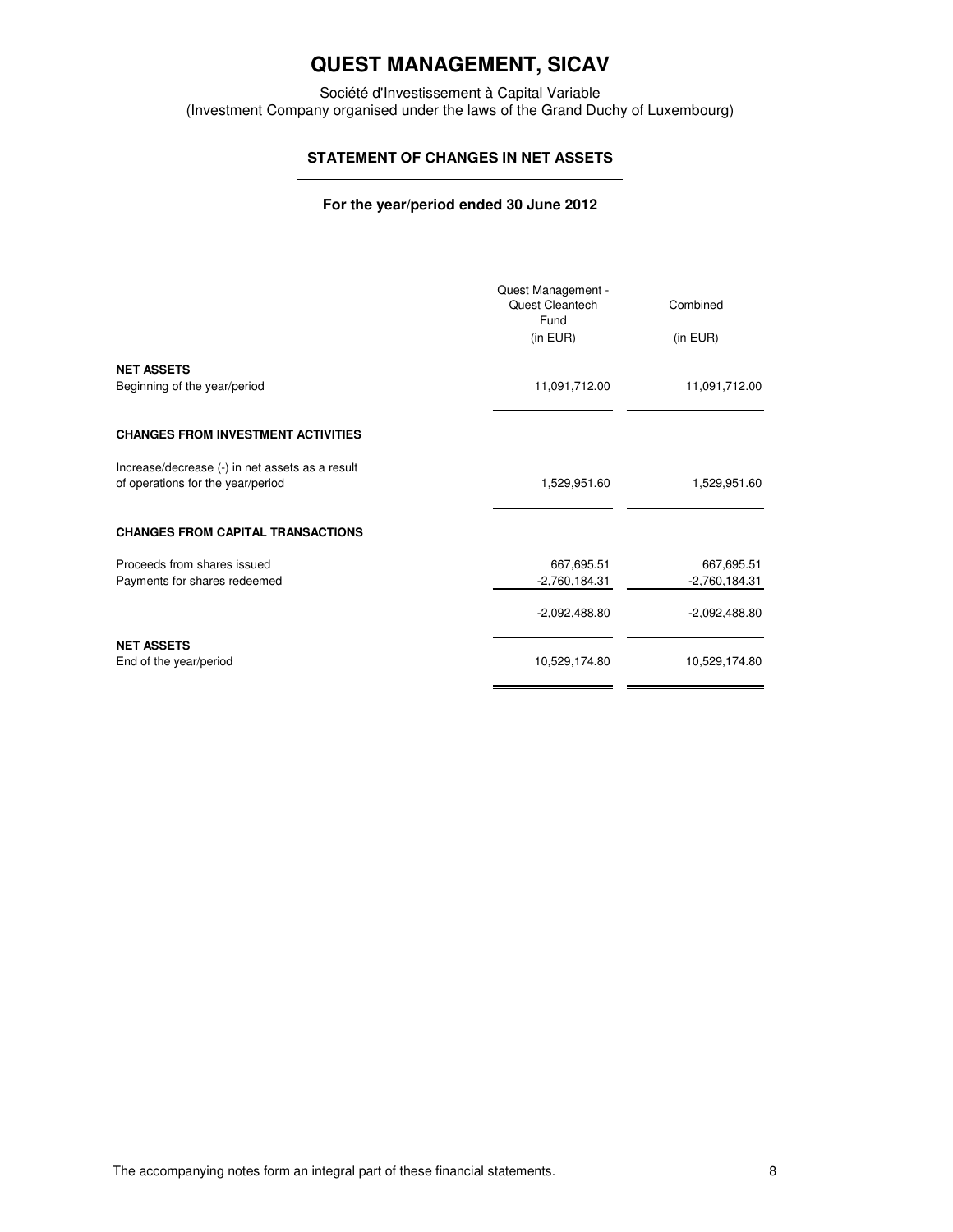Société d'Investissement à Capital Variable (Investment Company organised under the laws of the Grand Duchy of Luxembourg)

## **CHANGES IN THE NUMBER OF SHARES OUTSTANDING**

#### **As of 30 June 2012**

|                                                            | Quest Management - Quest Cleantech Fund |                           |                          |
|------------------------------------------------------------|-----------------------------------------|---------------------------|--------------------------|
|                                                            | Class A EUR                             | Class B EUR               | Class C EUR              |
| Number of shares at the beginning of the year/period       | 59,254.9108                             | 14,756.2740               | 32,863.2916              |
| Number of shares issued<br>Number of shares redeemed       | 4,053.3630<br>$-8,122.7040$             | 1,286.0000<br>$-760.0000$ | 260,0000<br>-13,982.1640 |
|                                                            |                                         |                           |                          |
| Number of shares outstanding at the end of the year/period | 55,185.5698                             | 15,282.2740               | 19,141.1276              |

### **STATISTICAL INFORMATION**

|                                                     | 30 June 2012  | 31 December 2011 | 31 December 2010 |
|-----------------------------------------------------|---------------|------------------|------------------|
| <b>Total Company (in EUR)</b>                       |               |                  |                  |
| Net Assets of Company                               | 10,529,174.80 | 11,091,712.00    | 10,430,084.00    |
| Quest Management - Quest Cleantech Fund (in EUR)    |               |                  |                  |
| Total net assets (in EUR)                           | 10,529,174.80 | 11,091,712.00    | 10,430,084.00    |
| <b>Class A EUR</b>                                  |               |                  |                  |
| Shares outstanding                                  | 55,185.5698   | 59,254.9108      | 57,158.5175      |
| Net asset value per share (in share class currency) | 115.80        | 101.68           | 120.11           |
| <b>Class B EUR</b>                                  |               |                  |                  |
| Shares outstanding                                  | 15,282.2740   | 14,756.2740      | 17,032.4468      |
| Net asset value per share (in share class currency) | 118.10        | 104.34           | 123.95           |
| <b>Class C EUR</b>                                  |               |                  |                  |
| Shares outstanding                                  | 19,141.1276   | 32,863.2916      | 11,484.0000      |
| Net asset value per share (in share class currency) | 121.93        | 107.32           | 126.55           |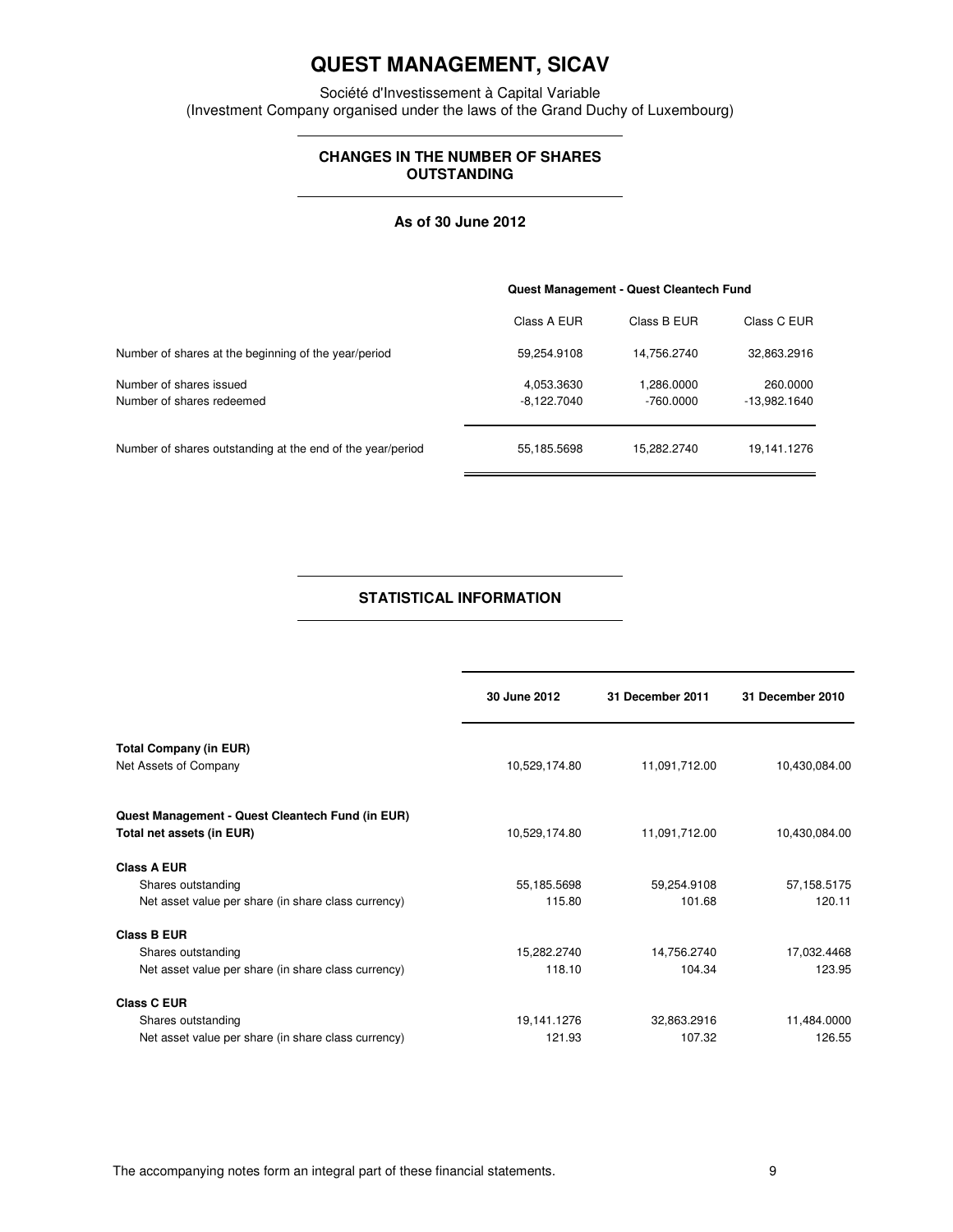Société d'Investissement à Capital Variable (Investment Company organised under the laws of the Grand Duchy of Luxembourg)

#### **QUEST MANAGEMENT - QUEST CLEANTECH FUND**

### **Securities Portfolio as of 30 June 2012**  (in EUR)

Transferable securities admitted to an official stock exchange listing

**Shares** 

|            | Nominal Value/ |                                                                          |                     | $%$ of            |
|------------|----------------|--------------------------------------------------------------------------|---------------------|-------------------|
| Currency   | Quantity       | Description                                                              | <b>Market Value</b> | <b>Net Assets</b> |
| <b>USD</b> | 17,500         | AECOM TECHNOLOGY CORP                                                    | 226,834.57          | 2.15000           |
| <b>EUR</b> | 18,250         | ANDRITZ AG ONW                                                           | 739,490.00          | 7.02000           |
| <b>EUR</b> | 39,000         | <b>ARCADIS NV</b>                                                        | 671,580.00          | 6.38000           |
| <b>EUR</b> | 22,500         | CENTROTEC SUSTAINABLE AG                                                 | 292,275.00          | 2.78000           |
| <b>EUR</b> | 7,500          | <b>FAIVELEY TRANSPORT</b>                                                | 315,375.00          | 3.00000           |
| <b>USD</b> | 32,500         | GT ADVANCED TECHNOLOGIES INC                                             | 135,214.29          | 1.28000           |
| <b>CHF</b> | 400            | <b>GURIT HOLDING AG SHARES</b>                                           | 153,180.15          | 1.46000           |
| <b>EUR</b> | 25,000         | INIT INNOVATION IN TRAFFIC S                                             | 435,750.00          | 4.14000           |
| <b>USD</b> | 13,000         | <b>ITRON INC</b>                                                         | 422,442.21          | 4.01000           |
| <b>EUR</b> | 22,691         | <b>KENDRION</b>                                                          | 381,095.35          | 3.62000           |
| <b>CHF</b> | 675            | LEM HOLDING SA-REG                                                       | 270,854.15          | 2.57000           |
| <b>USD</b> | 13,000         | LKQ CORP                                                                 | 342,133.12          | 3.25000           |
| <b>EUR</b> | 6,500          | <b>MAYR-MELNHOF KARTON AG</b>                                            | 471,250.00          | 4.48000           |
| <b>EUR</b> | 40,500         | <b>MELEXIS NV</b>                                                        | 496,125.00          | 4.71000           |
| <b>EUR</b> | 20,000         | <b>NEMETSCHEK AG</b>                                                     | 586,000.00          | 5.57000           |
| <b>SEK</b> | 30,000         | NIBE INDUSTRIER -B-                                                      | 322,780.36          | 3.07000           |
| <b>USD</b> | 14,500         | PENTAIR INC                                                              | 437,366.21          | 4.15000           |
| <b>EUR</b> | 35,049         | ROYAL IMTECH NV                                                          | 658,044.98          | 6.25000           |
| EUR        | 12,000         | SAFT GROUPE SA                                                           | 226,800.00          | 2.15000           |
| <b>EUR</b> | 5,750          | <b>SCHALTBAU HOLDINGS</b>                                                | 450,225.00          | 4.28000           |
| <b>EUR</b> | 6,500          | SHARES 2G ENERGY AG                                                      | 204,750.00          | 1.94000           |
| <b>GBP</b> | 11,000         | SPIRAX - SARCO ENGINEERING PLC                                           | 269.983.14          | 2.56000           |
| <b>NOK</b> | 70,000         | <b>TOMRA SYSTEMS ASA</b>                                                 | 468,578.79          | 4.45000           |
| <b>EUR</b> | 30,000         | TRANSICS INTERNATIONAL NV                                                | 218,700.00          | 2.08000           |
| <b>EUR</b> | 14,000         | <b>UMICORE</b>                                                           | 509,180.00          | 4.84000           |
| <b>USD</b> | 1,750          | <b>VALMONT INDUSTRIES</b>                                                | 166,809.59          | 1.58000           |
|            |                | Total transferable shares admitted to an official stock exchange listing | 9,872,816.91        | 93.77             |
|            |                | <b>TOTAL SECURITIES PORTFOLIO</b>                                        | 9,872,816.91        | 93.77             |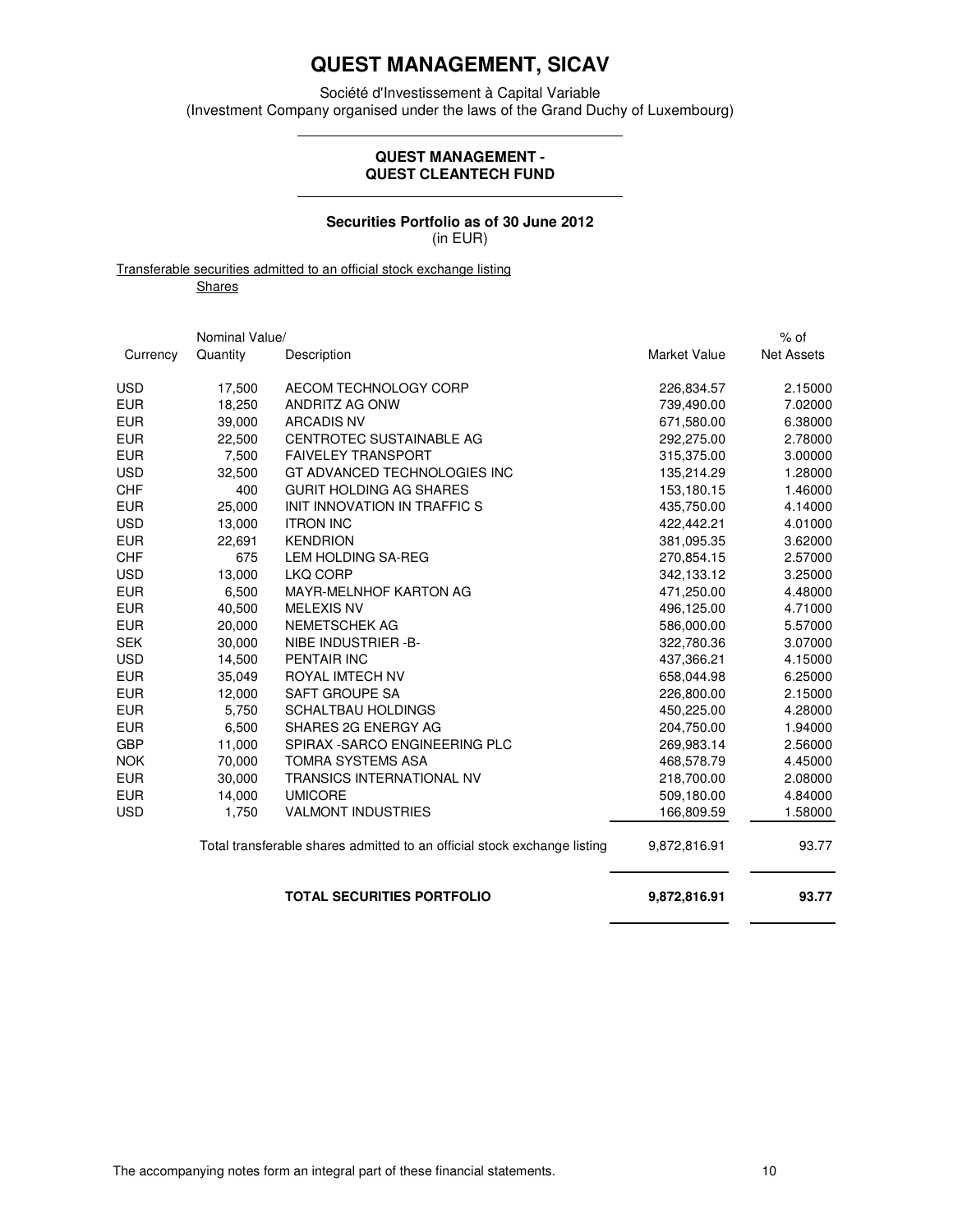Société d'Investissement à Capital Variable (Investment Company organised under the laws of the Grand Duchy of Luxembourg)

### **QUEST MANAGEMENT - QUEST CLEANTECH FUND**

### **Securities Portfolio as of 30 June 2012**  (in EUR)

(continued)

| <b>Breakdown by country</b> |                          | $%$ of<br><b>Net Assets</b> |  |
|-----------------------------|--------------------------|-----------------------------|--|
|                             | Austria                  | 11.50                       |  |
|                             | Belgium                  | 11.63                       |  |
|                             | France                   | 5.15                        |  |
|                             | Germany                  | 18.71                       |  |
|                             | Netherlands              | 16.25                       |  |
|                             | Norway                   | 4.45                        |  |
|                             | Sweden                   | 3.07                        |  |
|                             | Switzerland              | 4.03                        |  |
|                             | United Kingdom           | 2.56                        |  |
|                             | United States of America | 16.42                       |  |
|                             | <b>TOTAL</b>             | 93.77                       |  |

| $%$ of<br><b>Net Assets</b> |
|-----------------------------|
| 4.03                        |
| 63.24                       |
| 2.56                        |
| 4.45                        |
| 3.07                        |
| 16.42                       |
| 93.77                       |
|                             |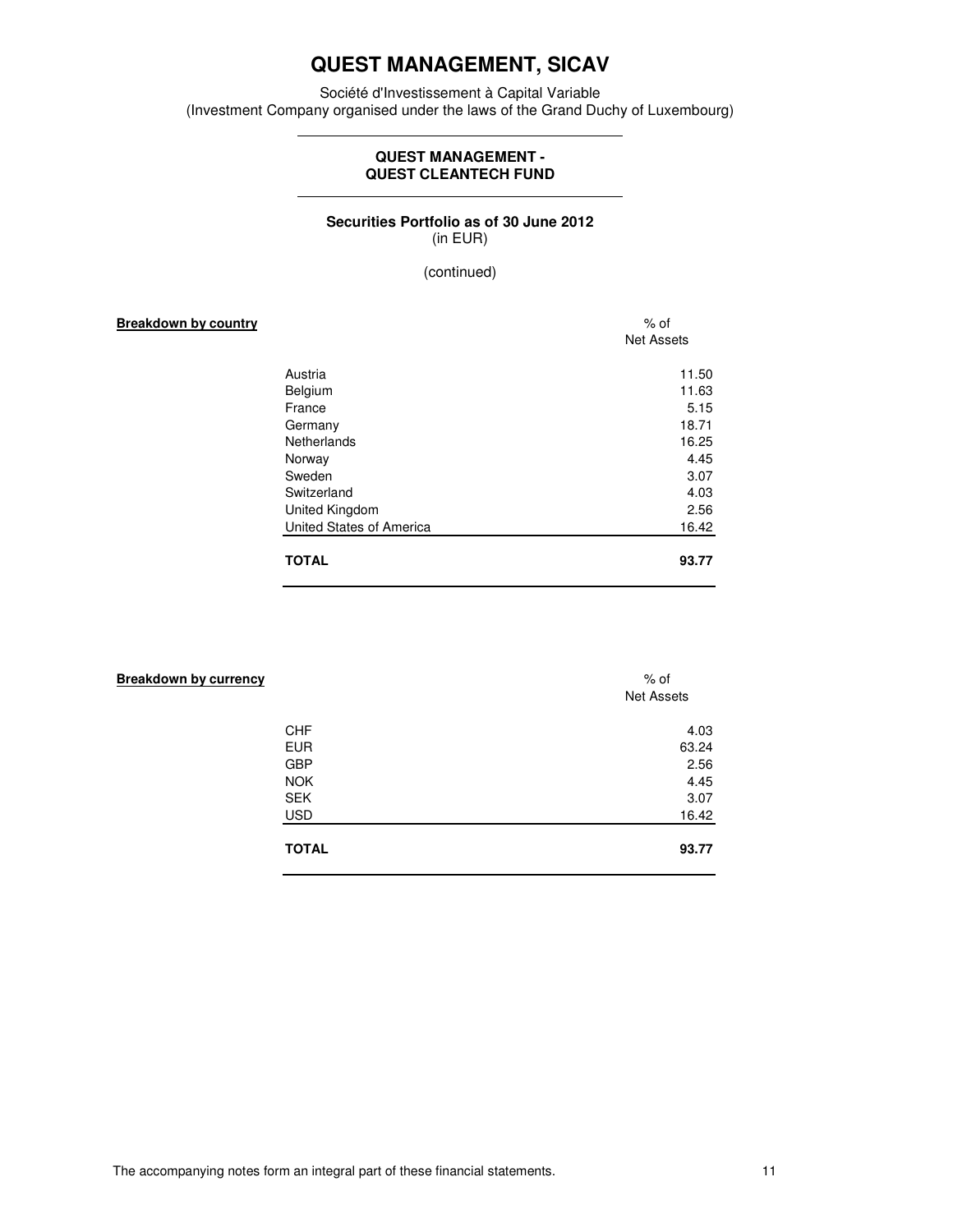Société d'Investissement à Capital Variable (Investment Company organised under the laws of the Grand Duchy of Luxembourg)

#### **NOTES TO THE FINANCIAL STATEMENTS AS OF 30 JUNE 2012**

### **Note 1 General Information**

QUEST MANAGEMENT, SICAV (hereafter the "Fund") incorporated on 16 June 2000 as a "Société Anonyme" qualifying as a "Société d'Investissement à Capital Variable" with multiple Compartments and is governed by Part I of the Luxembourg law of 17 December 2010 on undertakings for collective investment (the "2010 Law"). It is established for an undetermined duration from the date of incorporation.

The Company presently contains one Compartment:

• Quest Management - Quest Cleantech Fund (in EUR) Class A, B, and C Shares, each available in EUR

The Board of Directors of the Fund has designated VPB Finance S.A. to act as Management Company for the Fund under the terms of the Management Company Services Agreement dated 1 April 2008, amended on 1 January 2012. The Management Company is a public limited company ("société anonyme"). Its articles have been amended on 20 June 2006 in order to allow it to act as a Management Company for undertakings for collective investment, currently in accordance with Chapter 15 of the 2010 Law. It exists for an unlimited period of time. As such, the Management Company will perform and render without limitation: (i) investment management services, (ii) administrative agency, corporate and domiciliary agency, registrar and transfer agency services, and (iii) marketing, principal distribution and sales services.

#### **Note 2 Summary of significant accounting policies**

The financial statements of the Fund are prepared in accordance with Luxembourg regulations relating to undertakings for collective investments. The combined financial statements are expressed in EUR and are presented for information purposes only.

a) Foreign currency translation

Investments as well as other assets and liabilities stated in foreign currencies are translated at the exchange rates prevailing as at the date of the report. The costs of investments are at historical exchange rates. Transactions in foreign currency during the year are translated at the rates prevailing at the date of transaction. Realised and unrealised exchange gains and losses are recorded in the statement of operations.

b) Investments

The value of securities, which are traded on a stock exchange or traded on an other regulated market providing reliable price quotations are valued at the latest price available on the valuation day. In the event that any securities held in the portfolio are not listed on any stock exchange or not traded on any other regulated market or if the price obtained as described above is not representative of the fair market value of the securities, the value of such securities will be based on the reasonably foreseeable sales price determined prudently and in good faith in accordance with generally accepted valuation principles.

The cost of investments sold is determined on the basis of the weighted average price method.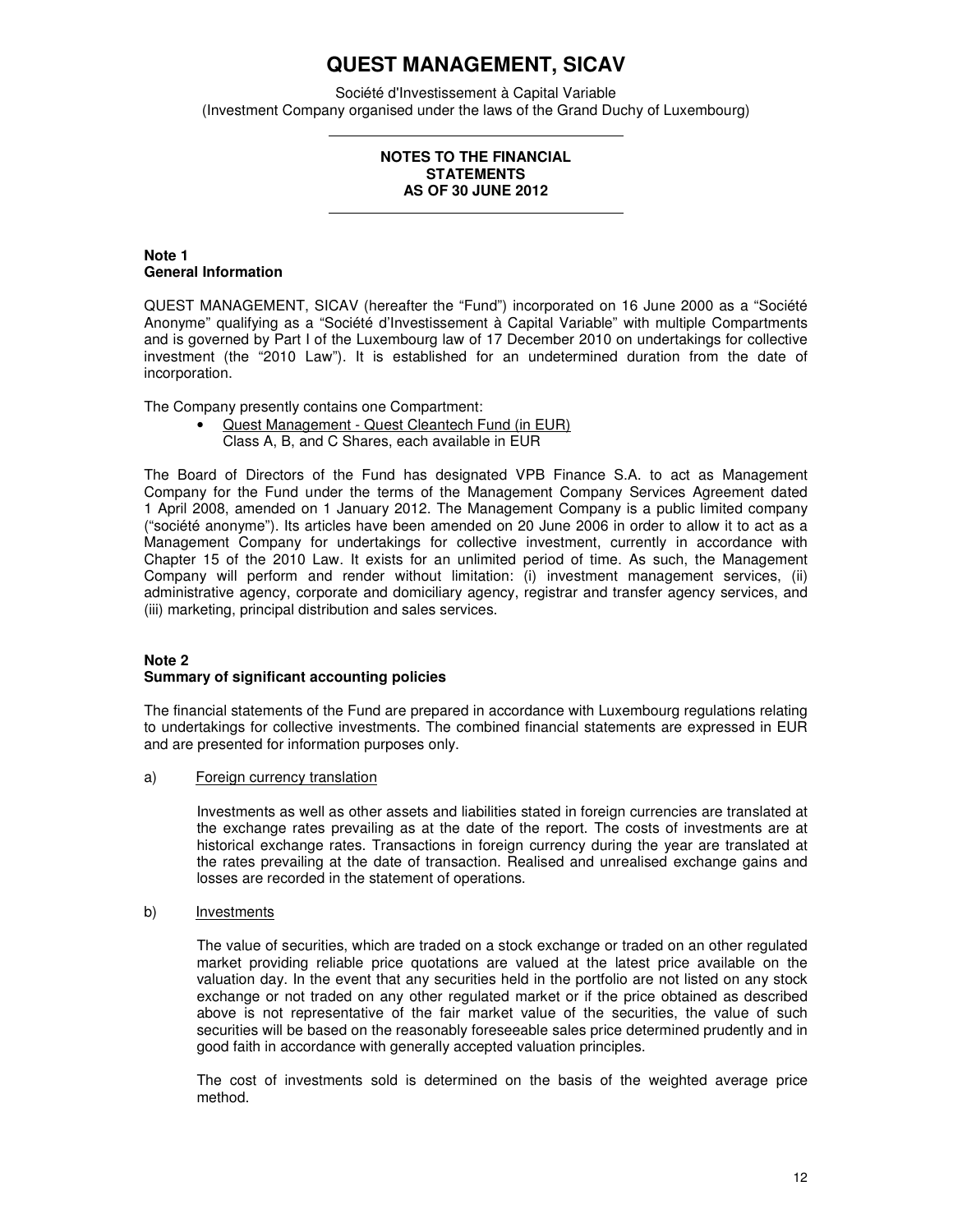Société d'Investissement à Capital Variable (Investment Company organised under the laws of the Grand Duchy of Luxembourg)

#### **NOTES TO THE FINANCIAL STATEMENTS AS OF 30 JUNE 2012**

(continued)

### c) Income recognition

Interest income is accounted for on an accrual basis. Dividends are accrued on the date upon which the relevant security becomes ex-dividend, to the extent information thereon is reasonably available to the Compartments. These are accounted for net of any applicable withholding taxes in the relevant country.

#### **Note 3 Net asset value**

#### a) Computation

The Net Asset Value per share is expressed in the currency of the relevant Compartment and is determined on each banking business day, by dividing the net assets of the relevant Compartment by the number of shares issued and outstanding in the relevant Compartment.

### b) Redemption of shares

Each shareholder of a Compartment has the right to request at any time the redemption of his shares at an amount equal to the Net Asset Value of the relevant Compartment as described in the preceding paragraph.

For each Compartment the Fund may temporarily suspend the calculation of the Net Asset Value per share, the redemption and the conversion of shares under certain well-defined circumstances as disclosed in the Prospectus.

### **Note 4**

#### **Investment advisory and management fees**

The Fund pays to the Investment Advisor at the end of each month a fixed advisory fee determined in the Investment Advisory agreement dated 1 April 2007, as amended on 2 May 2012, as follows:

#### Quest Management – Quest Cleantech Fund

|                          | Class A shares | none                                                                                            |
|--------------------------|----------------|-------------------------------------------------------------------------------------------------|
| $\overline{\phantom{m}}$ | Class B shares | 1.25% p.a. of the respective Compartment's average Net Asset Value<br>during the relevant month |
| $\overline{\phantom{0}}$ | Class C shares | 0.50% p.a. of the respective Compartment's average Net Asset Value<br>during the relevant month |

#### **Note 5**

### **Fees for the Custodian Bank and the Management Company**

The commissions and fees for the Custodian Bank and the Management Company are calculated on the daily average Net Asset Value of each month at a rate of 0.50% p.a. and are debited at the end of each month for the past month in accordance with the agreements signed with VP Bank (Luxembourg) S.A. and VPB Finance S.A. on 1 April 2007, as amended on 1 January 2012.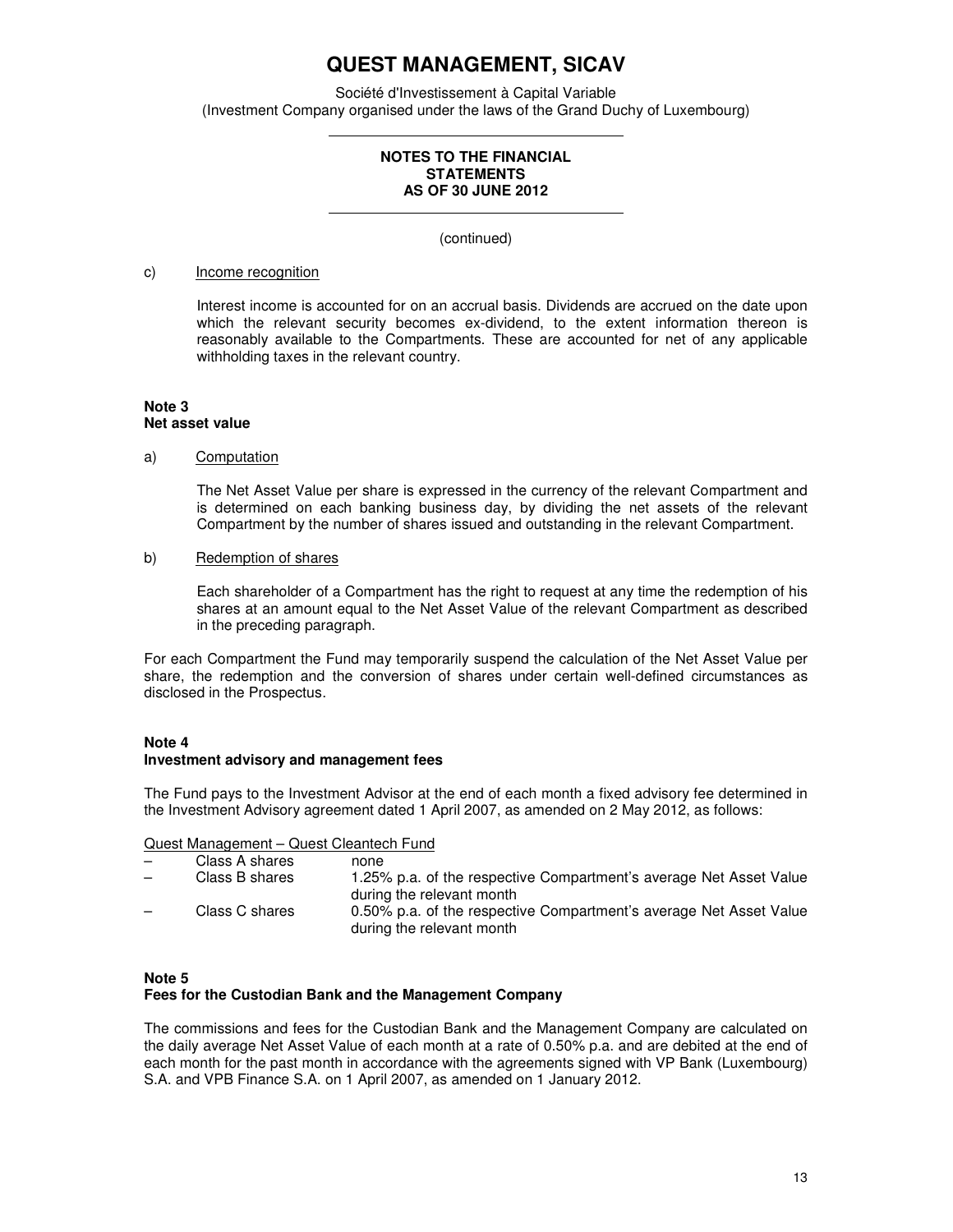Société d'Investissement à Capital Variable (Investment Company organised under the laws of the Grand Duchy of Luxembourg)

#### **NOTES TO THE FINANCIAL STATEMENTS AS OF 30 JUNE 2012**

(continued)

**Note 6 Taxes** 

The Fund is registered under the Luxembourg law as an investment company (Société d'Investissement à Capital Variable "SICAV"). Accordingly, no Luxembourg income or capital gains tax is, at present, payable. It is subject, however, to an annual "taxe d'abonnement" calculated at the annual rate of 0.05% of the Net Asset Value of the Company at the end of each quarter. This tax is payable quarterly. Interest/dividend income may be subject to non-recoverable withholding tax in the country of origin.

### **Note 7 Formation expenses**

The costs and expenses incurred in connection with the formation of the Fund respectively in connection with the launching of new Compartments or Classes of Shares are amortised over a period not exceeding 5 years.

#### **Note 8 Performance fee**

In consideration for its services, the Investment Advisor is entitled to receive from the Fund, when appropriate, a performance fee payable quarterly in arrears. The performance fee is accrued daily in the calculation of the Net Asset Value per share, according to the performance fee structure set forth below.

For the Class A shares of the Compartment Quest Management - Quest Cleantech Fund, the Fund pays the Investment Advisor a performance fee consisting of:

- 20% of the net realised and unrealised appreciation, if any, in the Net Asset Value of the Compartment's shares which is in excess of the benchmark short interest rate, on a timeweighted rolling quarter basis, applied to 90% of the fully existing shares since start of quarter;
- 20% of the net realised and unrealised appreciation, if any, in the Net Asset Value of the Compartment's shares which is in excess of the benchmark short interest rate since beginning of current quarter, applied to 10% of the fully existing shares since beginning of quarter;
- 20% of the net realised and unrealised appreciation, if any, in the Net Asset Value of the Compartment's newly subscribed shares during the quarter which is in excess of the benchmark short interest rate since related subscription dates.

The short interest rate is defined as EUR 3 months LIBOR.

For the Class A shares of the Compartment Quest Management - Quest Cleantech Fund, the Fund does not pay the Investment Advisor a quarterly fee unless the Fund's return is higher than the benchmark interest rate for that particular quarter. A quarterly performance fee is only calculated when the performance of the Net Asset Value per share calculated on the basis of a rolling year is positive. Furthermore, the quarterly performance fee calculated per share may not exceed the performance of the Net Asset Value per share calculated on the basis of a rolling year.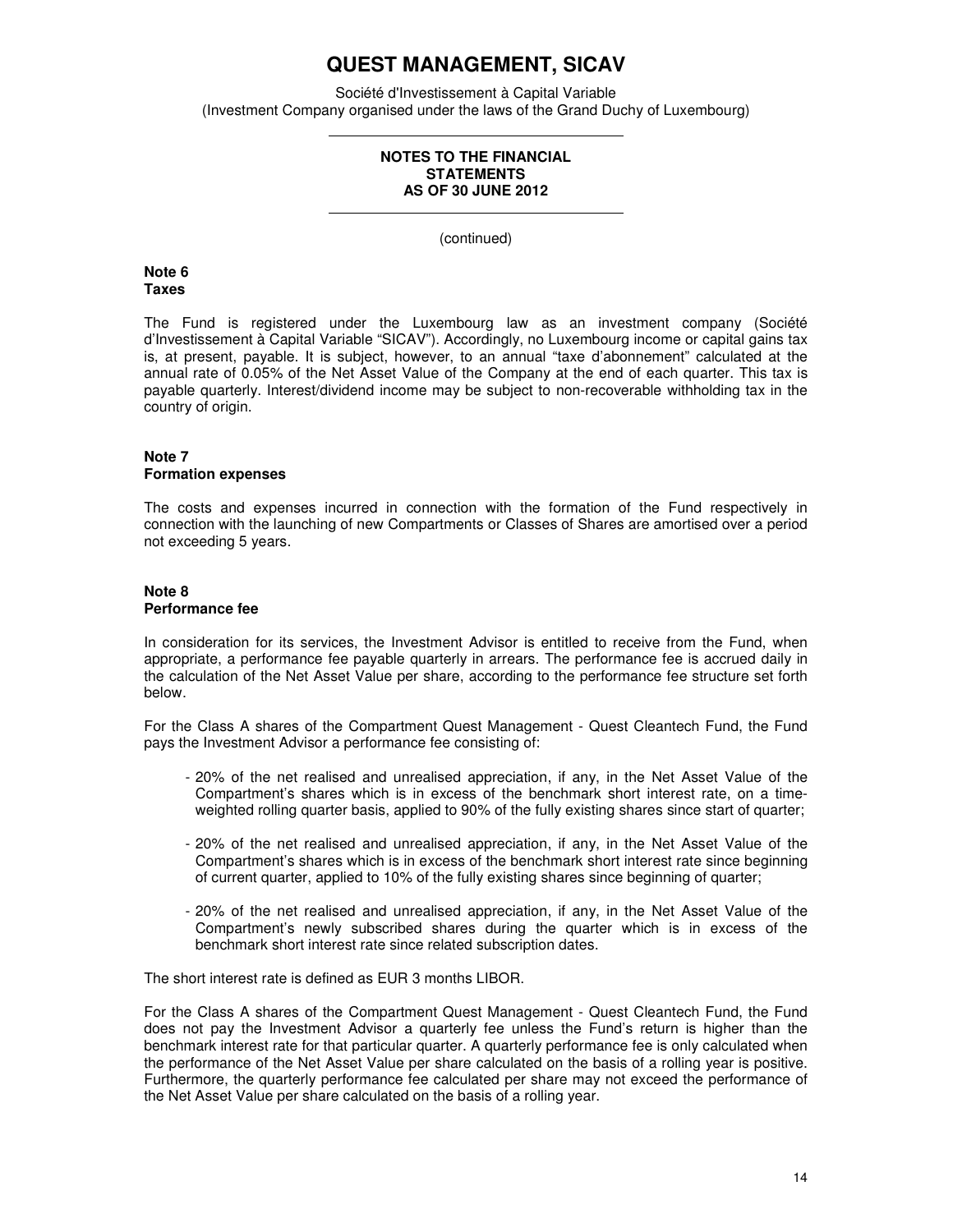Société d'Investissement à Capital Variable (Investment Company organised under the laws of the Grand Duchy of Luxembourg)

#### **NOTES TO THE FINANCIAL STATEMENTS AS OF 30 JUNE 2012**

(continued)

The performance fee is charged to the Fund on a quarterly basis and paid out of the assets of the Compartment. The transfer will be executed by the Management Company.

In the case of the Class A shares of Quest Management - Quest Cleantech Fund, the Investment Advisor may choose to waive all of its fee or any portion thereof at its absolute discretion for an indefinite period, in order to reduce the impact such fee may have on the performance of the Compartment in instances where the Compartment's net assets are of insufficient size.

There is no performance fee charged in relation to Class B and Class C shares of Quest Management – Quest Cleantech Fund.

#### **Note 9 Transaction costs**

In accordance with the current Luxembourg law of 17 December 2010 and its enforcement as of 1 July 2011, the transaction costs have to be disclosed separately and are representing broker transaction fees in relation to the purchases and sales of securities during the business year.

#### **Note 10 Exchange rates**

Exchange rates as of 30 June 2012:

| 1 FUR | $=$ | USD        | 1.269097 |
|-------|-----|------------|----------|
| 1 FUR | $=$ | GBP        | 0.809161 |
| 1 FUR | $=$ | CHF        | 1.201200 |
| 1 FUR | $=$ | <b>SFK</b> | 8.759827 |
| 1 EUR | $=$ | NOK        | 7.544089 |

#### **Note 11 Investments in related parties**

As of the date of this report, the Compartment of the Fund has not invested in related parties.

### **Note 12 Changes in security portfolio**

Information about the changes that have occurred in the securities portfolio of the Compartment during the reporting period/year can be obtained from the Registered Office or from the Custodian Bank.

## **Note 13 Risk management process**

.

The global exposure of the Compartment is calculated using the commitment approach as detailed in applicable laws and regulations including but not limited to CSSF Circular 11/512.